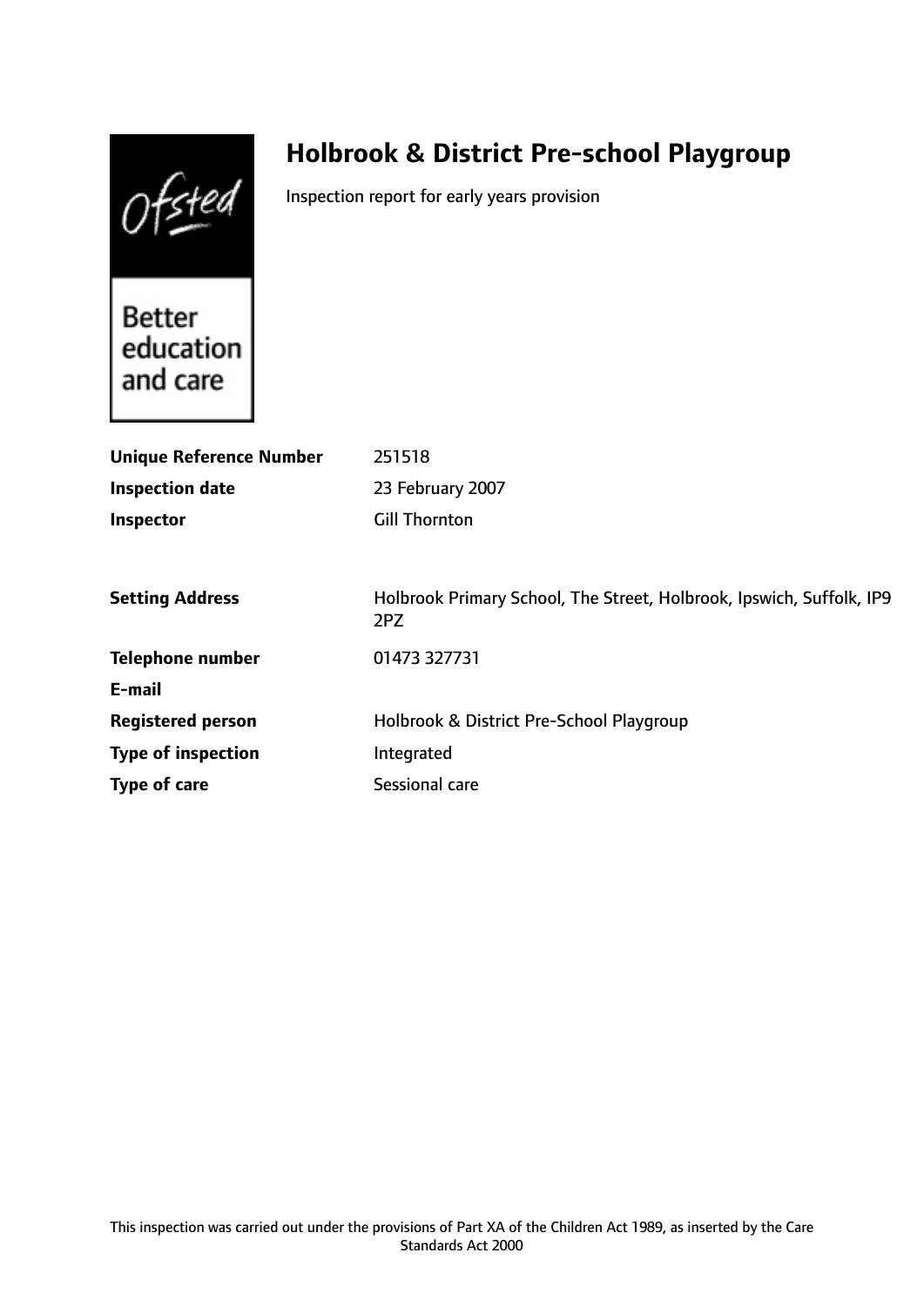# **ABOUT THIS INSPECTION**

The purpose of this inspection is to assure government, parents and the public of the quality of childcare and, if applicable, of nursery education. The inspection was carried out under Part XA Children Act 1989 as introduced by the Care Standards Act 2000 and, where nursery education is provided, under Schedule 26 of the School Standards and Framework Act 1998.

This report details the main strengths and any areas for improvement identified during the inspection. The judgements included in the report are made in relation to the outcomes for children set out in the Children Act 2004; the National Standards for under 8s day care and childminding; and, where nursery education is provided, the *Curriculum guidance for the foundation stage.*

The report includes information on any complaints about the childcare provision which Ofsted has received since the last inspection or registration or 1 April 2004 whichever is the later.

### **The key inspection judgements and what they mean**

*Outstanding: this aspect of the provision is of exceptionally high quality Good: this aspect of the provision is strong Satisfactory: this aspect of the provision is sound Inadequate: this aspect of the provision is not good enough*

For more information about early years inspections, please see the booklet *Are you ready for your inspection?* which is available from Ofsted's website: *www.ofsted.gov.uk.*

### **THE QUALITY AND STANDARDS OF THE CARE AND NURSERY EDUCATION**

On the basis of the evidence collected on this inspection:

The quality and standards of the care are good. The registered person meets the National Standards for under 8s day care and childminding.

The quality and standards of the nursery education are good.

### **WHAT SORT OF SETTING IS IT?**

Holbrook and District Pre-School Playgroup is managed by a voluntary management committee, made up of parents of children at the preschool and members of the local community. It opened in its present form in 1977 and has been running for over 40 years. It operates from one large playroom within its own premises in the grounds of Holbrook Primary School. A maximum of 20 children may attend the pre-school at any one time. The pre-school is open each weekday during term time only from 09.15 to 11.45, with a lunch club from 11.45 to 13.10. All children share access to a secure enclosed outdoor play area.

There are currently 27 children aged from two to under five years on roll. Of these, 20 children receive funding for early education. Children come from the Shotley peninsula area.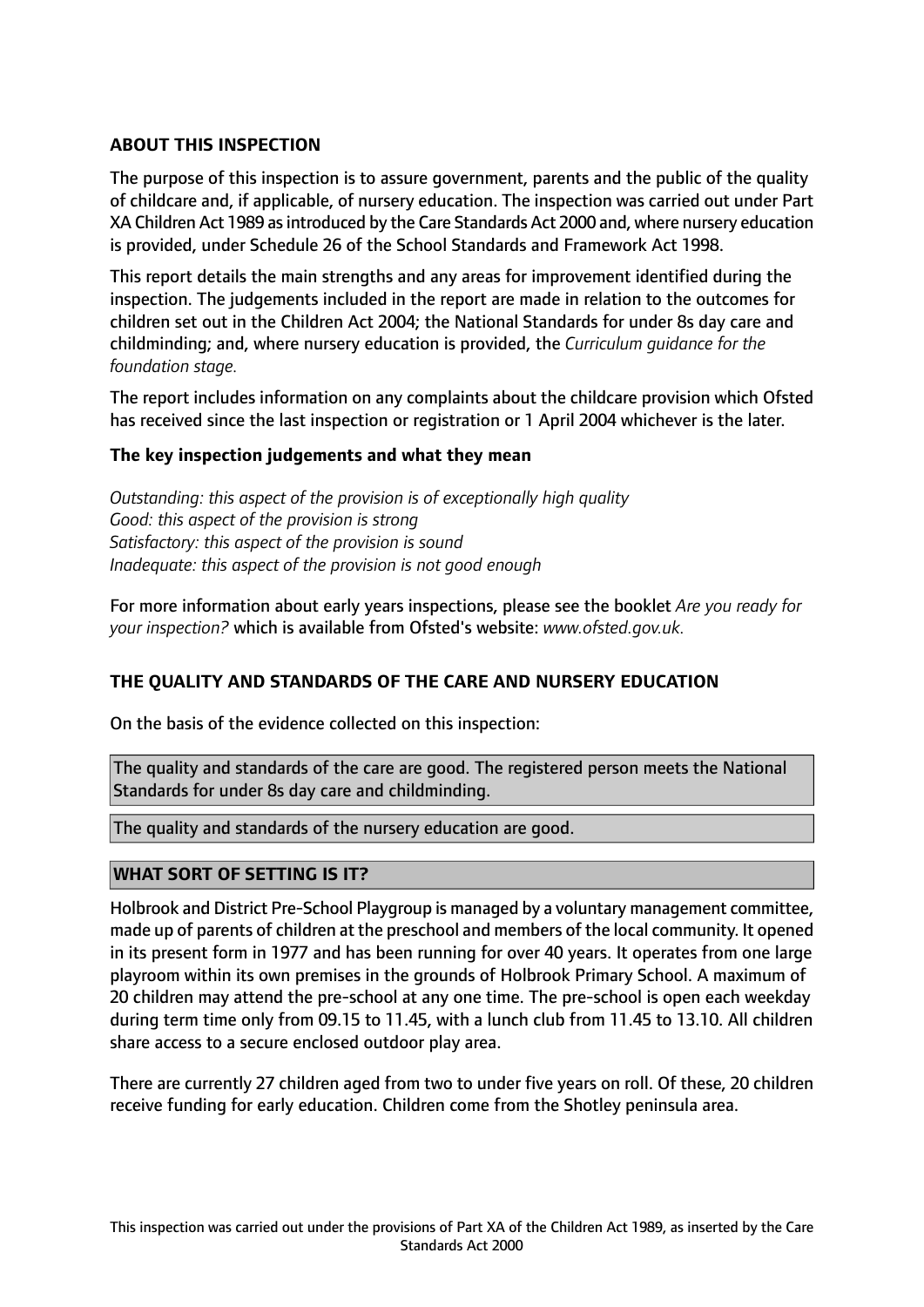The pre-school employs five members of staff, of these, three hold appropriate early years qualifications and one member of staff is working towards a further qualification. The group receives support from the local authority and is a member of the Pre-school Learning Alliance.

# **THE EFFECTIVENESS OF THE PROVISION**

### **Helping children to be healthy**

The provision is good.

Children learn the importance of good health and hygiene practicesthrough the regular routines of the session. For example, they learn to sing a hand washing song and older children explain to staff that using soap helps to wash away the germs. In addition, staff remind children to cover their mouths when they cough. Consequently their risk of cross-infection is minimised and children stay healthy.

Children receive appropriate care if they are ill or have an accident because staff are aware of their individual health care needs and all the required documentation and consents are in place to support this. However, the system for requesting consent to seek emergency medical advice or treatment is open to misinterpretation and could result in children not receiving appropriate care in an emergency. All staff have attended first aid and food hygiene training to ensure they are aware of the correct procedures to follow to maintain children's health and prevent the spread of infection.

Children's dietary needs are met through the provision of a mid-morning snack that takes account of their individual dietary needs and preferences. Children sit down together in a group to enjoy items such as crackers, fruit and cheese, with a choice of milk or water to drink. Children are reminded at registration that they can ask for a drink of water at any time. Children who stay to the lunch club enjoy the social occasion as they sit down together with staff to eat their packed lunch. Once a month the children and staff are invited over to the school to join them for a school dinner, which gives them a good opportunity to become familiar with lunch time routines to help ease their transition into school.

Children enjoy a good range of physical play activities which contribute to a healthy lifestyle. In the pre-school's outdoor area they use a range of toys and equipment such as wheeled toys, bats and balls, tunnels and small climbing frames. Sometimes they practise their climbing and balancing skills on the school adventure playground, go for walks around the school field or play parachute games on the school's all weather court. Children demonstrate increasing control while using small hammers and tacks, a variety of mark making tools and while practising their threading skills to help them develop their hand eye coordination.

### **Protecting children from harm or neglect and helping them stay safe**

The provision is good.

Children are cared for in a safe and secure environment where staff take sound stepsto minimise risks, for example, excluding children from the kitchen area and monitoring arrival and departure times to ensure children do not leave without an authorised adult. Fire safety precautions are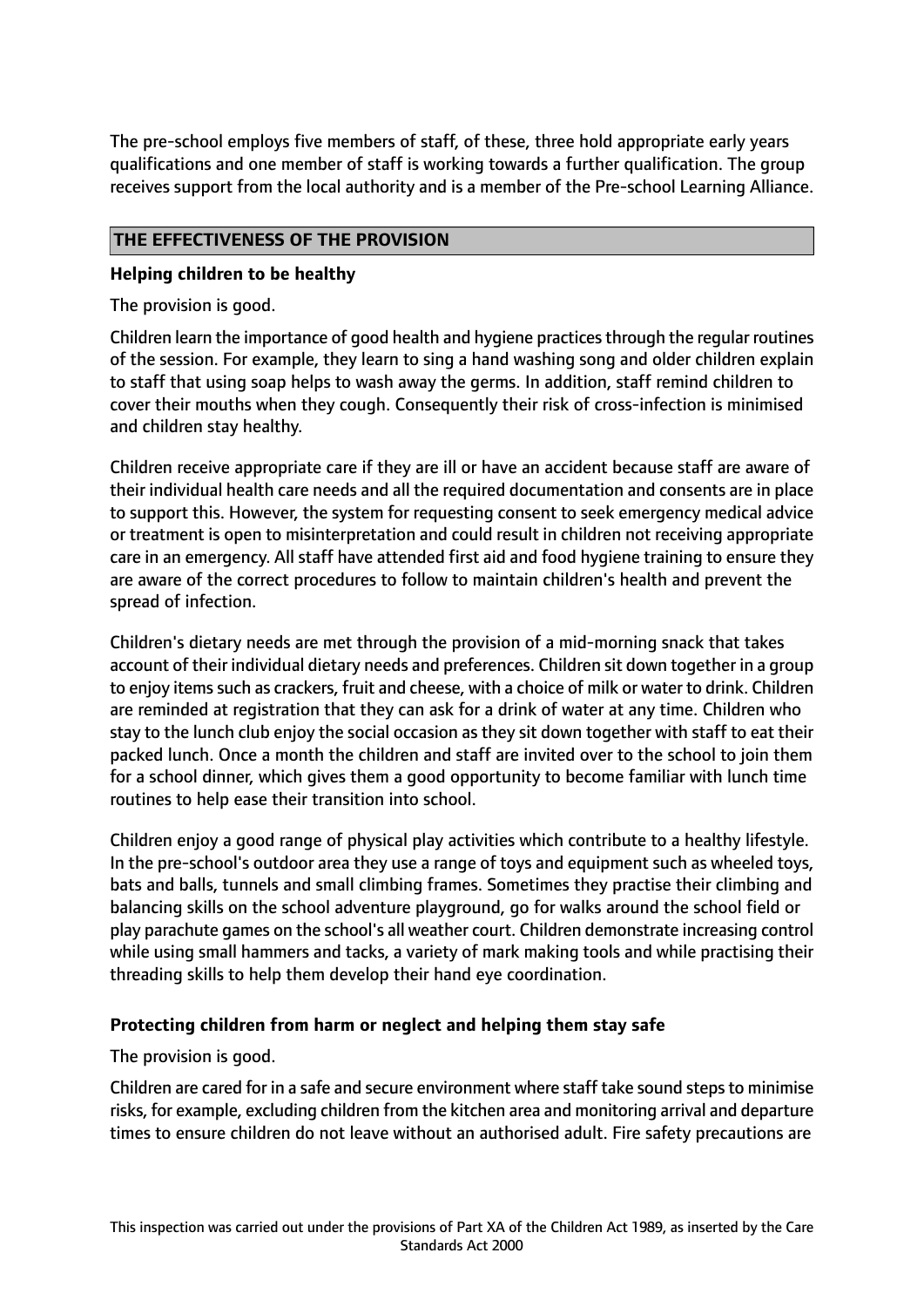in place and staff practise emergency evacuations with the children to ensure they know what to do in the event of a fire.

Staff create a very welcoming and stimulating environment. The building is attractively decorated with posters and examples of children's own artwork which they proudly point to. The layout of the playroom provides children with space to move around freely and safely and encourages their independence, for example, children confidently access the child-friendly toilet and hand washing facilities. Well-organised child accessible storage facilities enable children to freely self-select from the broad range of safe and suitable toys and equipment that are well-maintained and meet safety standards.

Children develop a good understanding of safety rules, for example, they understand not to run indoors in case they fall and hurt themselves. Their welfare is safeguarded because all staff have attended child protection training and they are aware of their roles and responsibilities in protecting children.

# **Helping children achieve well and enjoy what they do**

The provision is good.

Most children arrive happy and settle well or are sensitively supported by staff to do so in the welcoming environment. Children form good relationships with each other, they eagerly greet their friends as they arrive and excitedly show them what they are doing, saying 'watch, watch'. Children are confident and can play well on their own or with others. Staff are supportive and caring towards the children and take time to listen to them, this helps children develop their sense of self-worth as they know staff value their contributions. The organisation of activities and routines of the session encourage children to initiate their own play and follow their own interests, as they freely choose to spend their time engaged in activities that interest and motivate them.

The group are developing the use of 'Birth to three matters' in their practice with this age group. They use a good system of sharing photographs from home to help younger children settle. The framework is beginning to be reflected in their planning and staff informally adapt activities to ensure younger children are able to participate and make progress. For example, when talking to the children about what they are doing with the figures in the dolls house. Children understand the routines of the group and come together happily for group activities such as 'show and tell', when staff effectively split them into to groups to ensure everyone is able to join in and contribute. However, children would benefit from a review of the organisation of snack time to avoid them becoming restless while waiting for the other children to finish.

### Nursery Education.

The quality of teaching and learning is good. A good balance of adult-led and child-initiated play ensures children are motivated and engaged in a broad range of developmentally appropriate activities. Staff use their sound knowledge of the Foundation Stage and how children learn to provide a stimulating environment which reflects most children's background and the wider community. Staff use an effective range of teaching methods to motivate children so they are keen to learn and make progress. They use successful strategies to engage and interest children,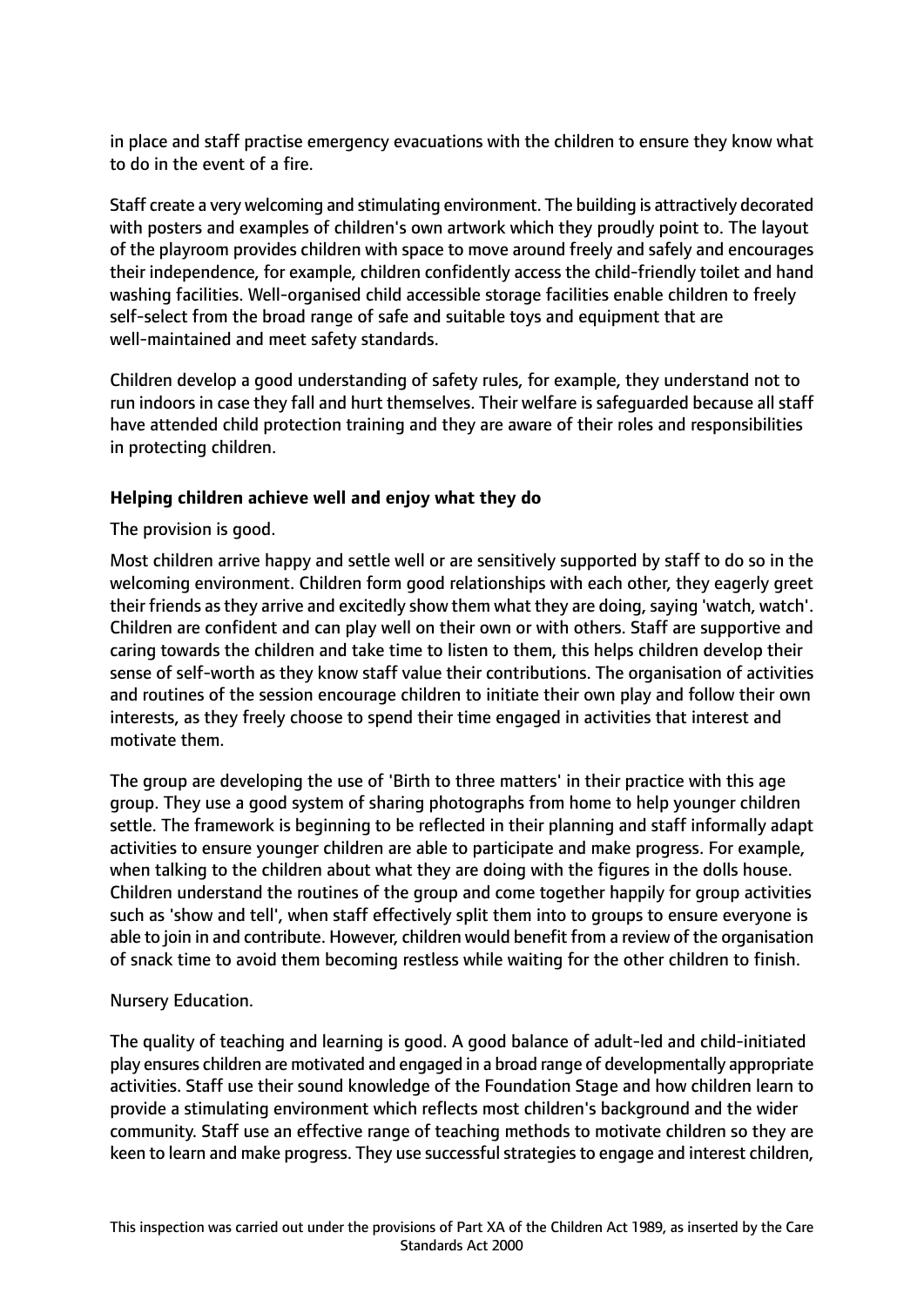for example, at story time splitting the children into two groups and using props to encourage their interest and participation. Staff join in with children's play to extend their learning and they adapt activities to provide children with realistic challenge. However, children's learning opportunities at snack time are not always fully developed.

Planning is based on topics and is balanced across the six areas of learning, although it sometimes reflects the early learning goals instead of appropriate stepping stones. Assessment is based upon meaningful observations recorded in children's records of progress and staff informally consider children's next step in learning. However, they have not yet devised an effective system of evaluating these records to formally identify children's next step in learning to use as an aid to future planning. Staff manage children's behaviour effectively and provide them with good strategies to help them learn to manage their own behaviour.

Children enjoy their time at the setting. They have a positive attitude to learning and become confident and self-assured in their play, negotiating and interacting well with their peers to share ideas and experiences. They develop their self-esteem and take great pride in recording their achievements on the digital camera and showing their creations to others. For example, excitedly showing their parents their constructions made from wooden blocks. Children play together well cooperating and offering their own suggestions such as in the large well-resourced role play area. They have good pencil control, for example, when drawing pictures inspired by the story of 'The Bear Hunt' and making excellent use of descriptive language when explaining what they had drawn.

Most children confidently recognise their own name and they make good use of the well-resourced graphics area. They use mathematical language during their play and practise their counting skills. Children enjoy activities such as 'pop-up targets' to develop their number recognition and some children demonstrate simple calculation skills when adding together their scores. Children competently display their skills when using the computer and operate everyday technology during their play. For example, they enjoy talking to each other on the working telephone in the home corner.

Children take part in activities to learn about living things, they show curiosity when discussing changes in the seasons and enjoy growing vegetables such as tomatoes in the pre-school garden. They make good use of their imagination in planned and spontaneousrole play situations both inside and out. They explore their creativity while experimenting with a range of media and materials, such as when making Chinese dragons. Overall, children make good progress in their learning and achieve well given their capability and starting points.

### **Helping children make a positive contribution**

The provision is good.

Children are welcomed into the setting. Staff value their individual personalities and ensure all children are able to play with toys and equipment which meet their individual needs, so they can become confident and independent. Photographs of the children and displays of their art work help them develop a good sense of belonging. The provision has effective arrangements in place to care for children with learning difficulties and/or disabilities and staff work in partnership with parents and other professionals to ensure children's specific needs are met.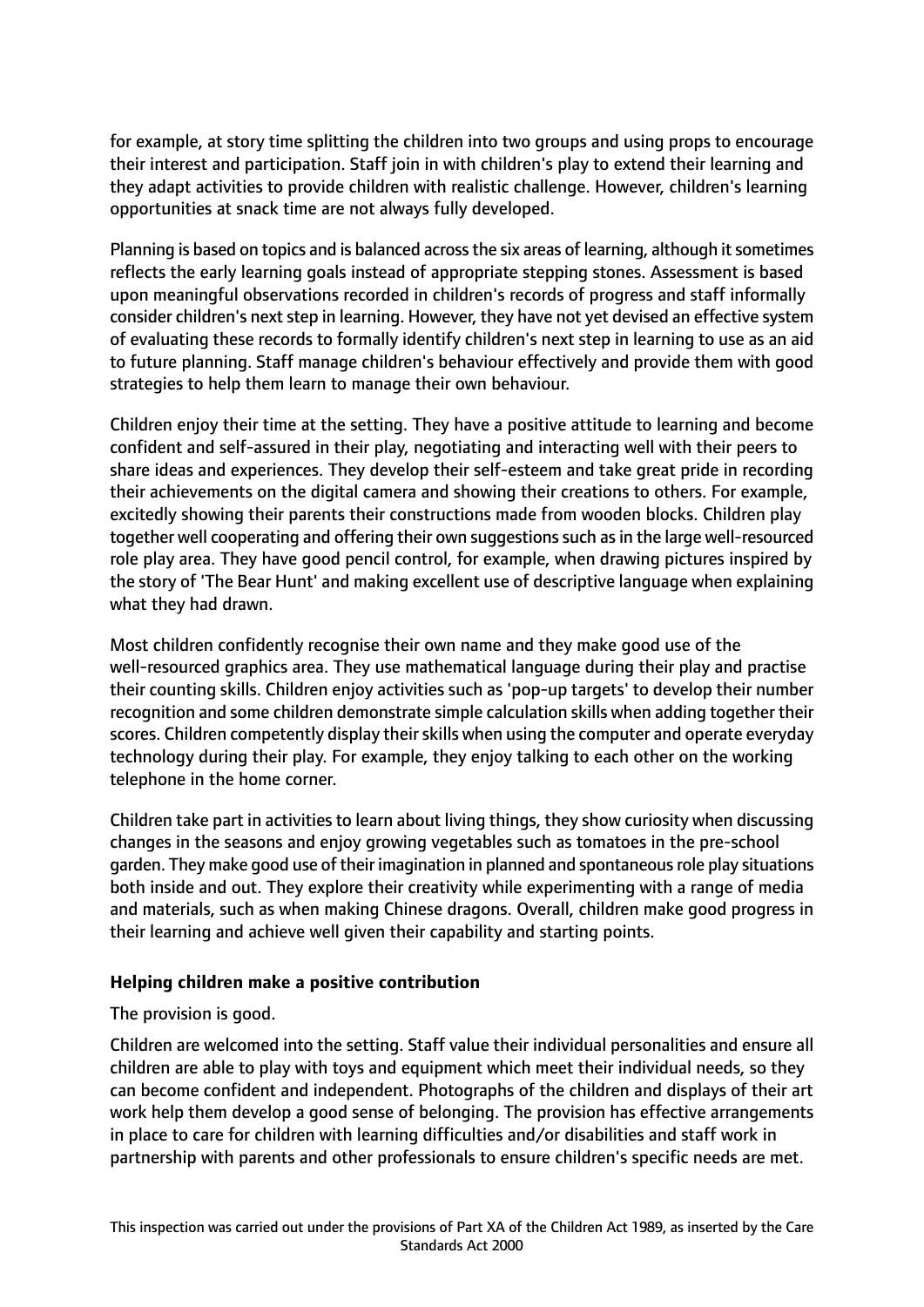Children's spiritual, moral, social and cultural development is fostered. They are learning right from wrong and to show concern for others through the use of effective strategies. For example, 'kindness notes' are read out praising children's helpfulness and kindness to others, children respond well to this and ask to take the notes home to show their parents. Children are learning effective strategies to manage their own behaviour, such as using timers as an aid to sharing. Children understand the rules of the group and explain them to others, for example, why they must not push on the steps and they cooperate with each other at tidy up time. Children have meaningful opportunities to learn about the wider world and other cultures. They take part in festivals such as Chinese New Year, when the room is attractively decorated to support the celebration and they explore artefacts from other cultures on the interest table.

The partnership with parents and carers is good. All the required documentation and consents are in place to ensure children are cared for according to their parents' wishes. Parents are invited to view the groups' policies and procedures to inform them about the running of the group and they receive a welcome sheet containing staff photographs. Children benefit from the good relationships fostered with their parents. Information is exchanged verbally on a daily basis to ensure children's changing needs are met and to provide continuity of care. Parents are asked to contribute to their children's records of progress, which are sent home each term and they are invited to make an appointment with their children's key person to discuss their progress. Parents are very complimentary about the care and education provided and the good progress made by their children. They comment on how children remember the playgroup rules at home and how children learn to appreciate other cultures.

## **Organisation**

The organisation is good.

Children are relaxed and happy in the setting. They are safeguarded as recruitment and vetting procedures ensure children are well-protected and cared for by staff with a sound knowledge and understanding of child development. The well-organised environment and effective staff deployment enhances children's enjoyment and achievement and ability to take an active part in the setting. Sessions are well-organised with clear routines which help children settle and become confident. Staff work together as an effective team to support children's care, learning and play.

Operational policies and procedures generally work in practise to promote children's good health, safety, enjoyment, achievement and ability to make a positive contribution. However, these are not organised to form a cohesive operational plan, detailing the running of the provision, which is available to parents. The required documentation is in place to promote the welfare of children attending. Overall, children's needs are met.

The leadership and management is satisfactory. The staff are a strong team who compliment each other's skills. The supervisor is in the process of initiating a system of staff appraisals to identify areas for professional development, however there is no clear system in place to monitor and evaluate the provision for nursery education and not all the key issues from the last inspection have been fully acted upon. The group have good working relationships with the school, children benefit from being able go across for school dinners once a month to familiarise them with the school environment. Their records of progress are shared with the reception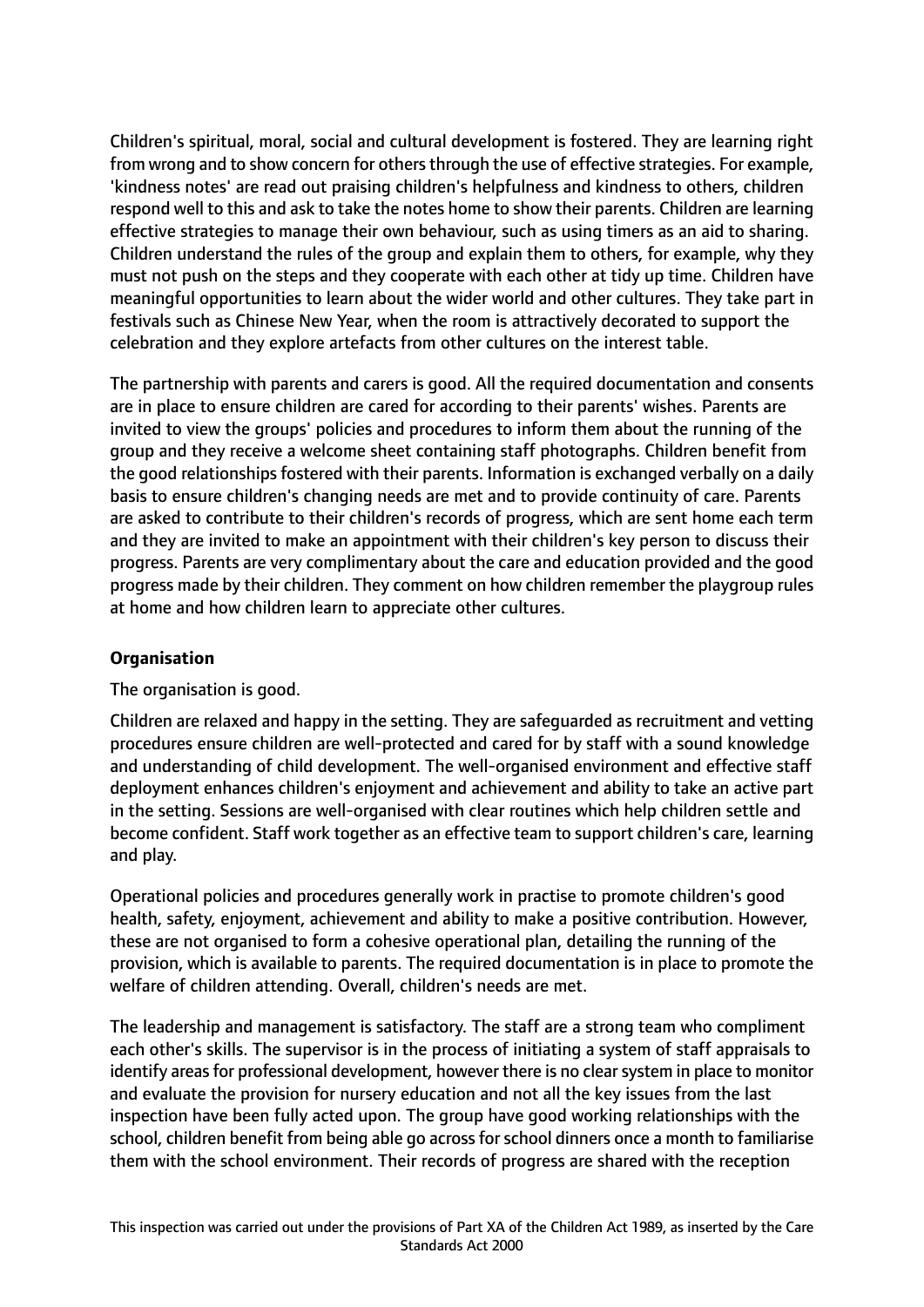teacher who visits the pre-school to meet the new intake of children to ease their transition into school.

### **Improvements since the last inspection**

At their last inspection the pre-school was asked to develop induction procedures for new staff. These are now in place and have been used to induct work experience students to ensure they are aware of their roles and responsibilities within the setting. The group also agreed to improve staff deployment. All staff spend the majority of their time supporting and interacting with the children to enhance children's care, learning and play.

The nursery education inspection identified key issues regarding improving Foundation Stage planning. The group has introduced a new planning format based on the areas of learning, showing links to the early learning goals and stepping stones. In addition, they now use adult focused activity sheets which show learning intentions, adaptation and evaluation. However, these are not always fully completed to benefit from the improved format. They also agreed to develop children's records of progress to include their next steps in learning, this has yet to be fully implemented and remains an area for improvement.

#### **Complaints since the last inspection**

Since the last inspection there have been no complaints made to Ofsted that required the provider or Ofsted to take any action in order to meet the National Standards.

The provider is required to keep a record of complaints made by parents, which they can see on request. The complaints record may contain complaints other than those made to Ofsted.

### **THE QUALITY AND STANDARDS OF THE CARE AND NURSERY EDUCATION**

On the basis of the evidence collected on this inspection:

The quality and standards of the care are good. The registered person meets the National Standards for under 8s day care and childminding.

The quality and standards of the nursery education are good.

### **WHAT MUST BE DONE TO SECURE FUTURE IMPROVEMENT?**

#### **The quality and standards of the care**

To improve the quality and standards of care further the registered person should take account of the following recommendation(s):

- •improve the system of requesting written consent from parents to seek emergency medical advice or treatment
- •review the organisation of snack time to provide children with further learning opportunities (also applies to nursery education)